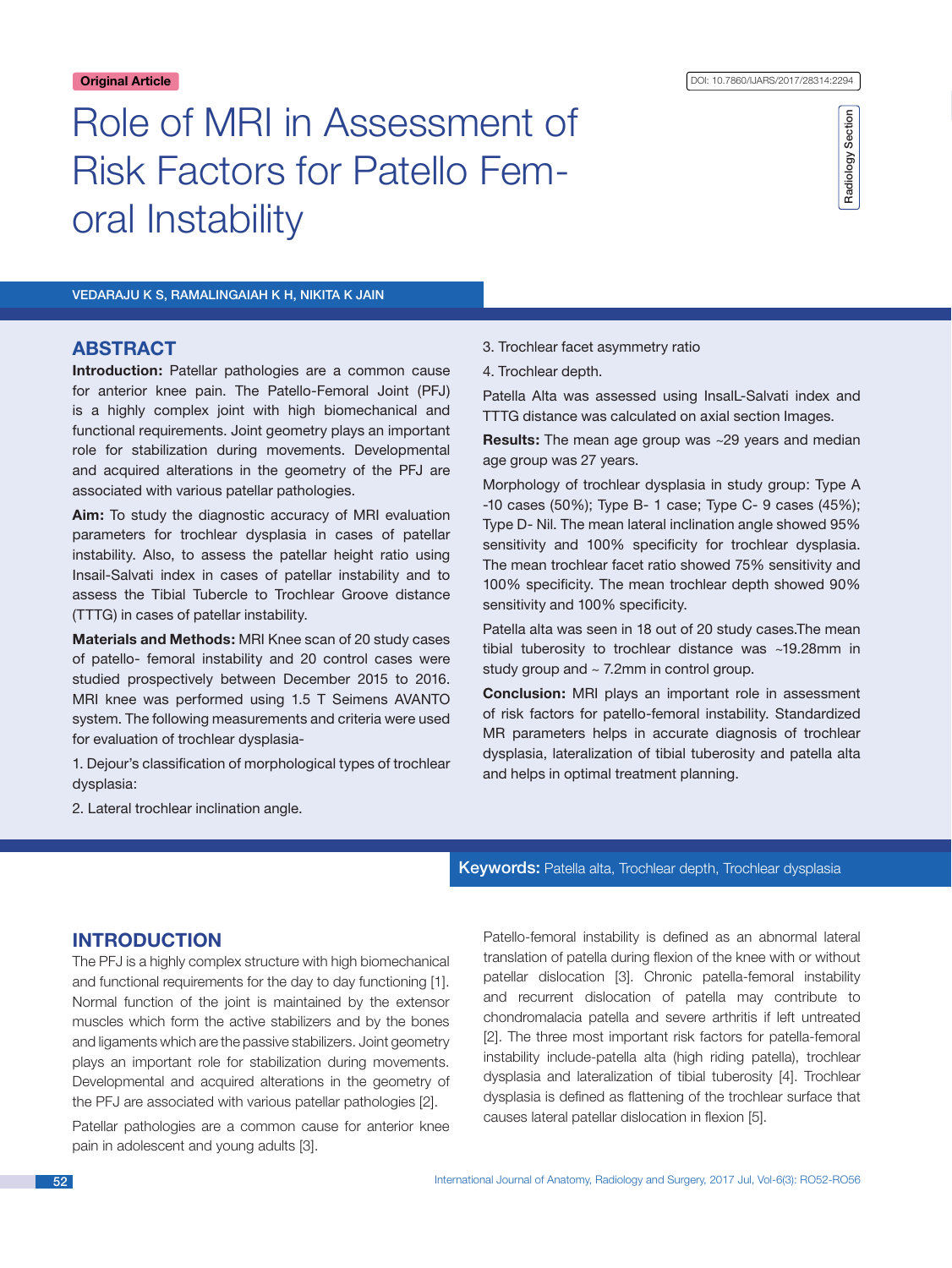#### www.ijars.net Vedaraju KS et al., Role of MRI in Assessment of Risk Factors for Patello Femoral Instability

MRI Imaging is now a well-established technique replacing diagnostic arthroscopy as the primary non-invasive imaging modality for patella-femoral instability. MRI gives accurate and reproducible measurements for assessment of trochlear dysplasia [3].

MRI helps in quantification and characterization of these anatomic risk factors and helps in deciding the orthopaedic management [6].

# **MATERIALS AND METHODS**

A prospective case control study was conducted between the period of December 2015 to December 2016 in Department of Radiodiagnosis at Bangalore Medical College and Research Institute, Bengaluru, India. A total of 20 patients in the age group of 15-45 years who were referred to our Department with clinical diagnosis of patello-femoral instability were selected and included in case group using random sampling. Corresponding age and sex matched control cases were selected with no signs and symptoms of patello-femoral instability. All patients with traumatic patellar dislocation, contraindications to use of MRI, and history of previous knee surgery were excluded. Informed written consent was obtained from all cases and controls. Ethical Committee Clearance was obtained for the study.

MRI knee was performed using 1.5 T Seimens AVANTO system using extremity coil, FOV of 14 to 16 cm and a 256x256 matrix. Sequences taken included T2 Coronal, Sagittal, T2FS axial, PDFS - Coronal, Sagittal, T1 sagittal and gradient sequences.

#### **Image Interpretation**

The following measurements and criteria were used for evaluation of trochlear dysplasia.

1. Dejour's Classification: It was used for classifying the morphology of trochlear dysplasia [4,7].

Type A-Normal trochlear shape preserved but it appears shallow.

Type B- Flattened or convex shape of trochlear surface.

Type C- Trochlear facet asymmetry and hypoplastic medial facet.

Type D- Cases with type C morphology with ventral



**[Table/Fig-1]:** Measurement of lateral trochlear inclination angle between a line along the sub chondral bone of lateral trochlear facet (red line) and posterior surface of femoral condyles (brown line). **[Table/Fig-2]:** Measurement of trochlear facet asymmetry ratio.

prominence in supra trochlear region [7].

2. Lateral Trochlear Inclination: The superior most section from axial data set showing trochlear cartilage was selected. Inclination Angle was measured between a line through the lateral trochlear facet along the sub chondral bone and a tangential line running along the posterior surface of femoral condyles. An inclination angle of ≤11degrees was taken as cut off for trochlear dysplasia [8] [Table/Fig-1].

3.Trochlear Facet Asymmetry Ratio: Ratio of medial trochlear facet length to lateral trochlear facet length was calculated ~3cm above the tibio femoral cleft on an axial MR image. A trochlear facet ratio of <40% was taken as cut off for trochlear dysplasia [2] [Table/Fig-2].

4. Trochlear Depth: On an axial section image ~3cm above the tibio-femoral cleft, a line was drawn parallel to posterior aspect of femoral condyles as a reference line (D). Largest AP dimension of medial (A) and lateral trochlear facets (C) and the deepest point of sulcus (B) were drawn perpendicular to line D.

Trochlear depth was calculated using formula - (A+C/2)–B. Trochlear Depth <3mm was taken as cut off for trochlear dysplasia [2] [Table/Fig-3].

**Patella Alta was assessed using Insall-Salvati Index-** The ratio of patellar tendon length (measured from its attachment to tibial tuberosity upto the apex of patella on sagittal image) to the longest Superio-inferior patellar diameter. Patellar height ratio more than 1.3 was taken as patella alta [9,10] [Table/Fig-4].



**[Table/Fig-3]:** Measurement of trochlear depth. **[Table/Fig-4]:** Measurement of Patellar Tendon Height.



**[Table/Fig-5]:** Measurement of Tibial tuberosity to Trochlear groove distance (TTGD).

International Journal of Anatomy, Radiology and Surgery, 2017 Jul, Vol-6(3): RO52-RO56 53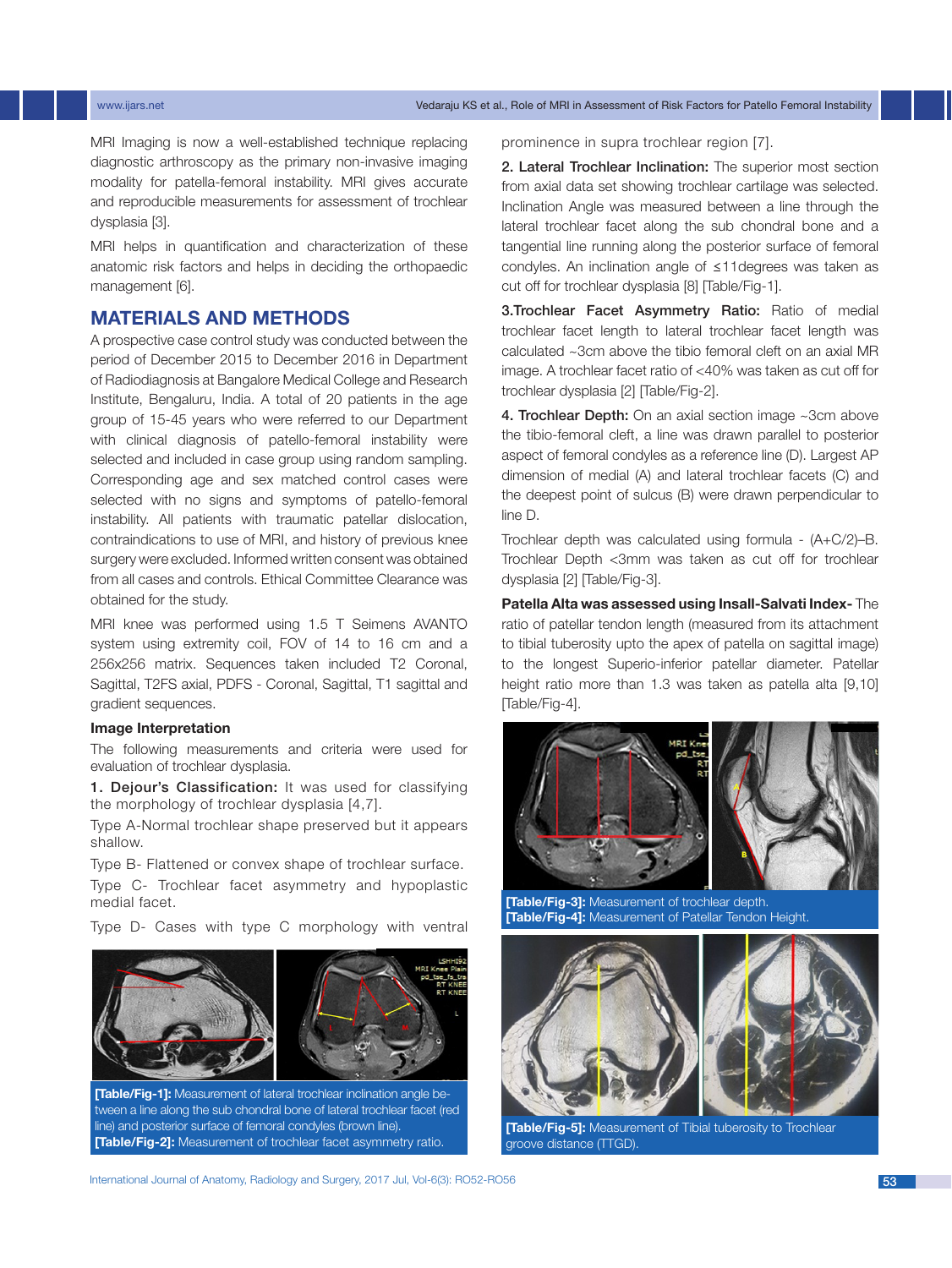TTTG distance was calculated on axial section images. The distance between the middle of tibial tuberosity to the deepest point of trochlear sulcus was taken. Distance of <15mm was considered normal, 15-17mm – as borderline risk factor for patellar instability and > 20mm was considered as a definite risk factor for patellar instability [4] [Table/Fig-5].

# **Statistical Analysis**

All data were expressed as mean±standard deviation, unless otherwise specified. Sensitivity and specificity were calculated for each parameter taking the cut off value described above as standard.

# **RESULTS**

Out of the 20 study cases, 12 patients were female (60%) and 8 patients were male (40%). The mean age group was ~29 years and median age group was 27 years.

Morphology of trochlear dysplasia in study group:

Type A -10 cases (50%) [Table/Fig-6].

Type B- 1 case [Table/Fig-7].

Type C- 9 cases (45%) [Table/Fig-8].

Type D- Nil.





**[Table/Fig-6]:** Type A trochlear dysplasia showing shallow trochlear groove.

**[Table/Fig-7]:** Type B trochlear dysplasia showing flattened trochlea. **[Table/Fig-8]:** Type C trochlear dysplasia showing hypoplastic medial trochlear facet.

The mean value with the standard deviation for different parameters are shown in the [Table/Fig-9,10].

The lateral inclination angle showed 95% sensitivity and 100% specificity respectively for the diagnosis of trochlear dysplasia. The trochlear facet ratio showed 75% sensitivity and 100% specificity for the diagnosis of trochlear dysplasia. The trochlear depth measurement showed 90% sensitivity and 100% specificity for the diagnosis of trochlear dysplasia.

Patella alta was seen in 18 out of 20 study cases and not seen in any of the control cases.

The tibial tuberosity to trochlear groove distance was > 20mm in 10 out of 18 cases. Five cases had borderline value between 15-17mm and 3 had values less than 15mm. None of the control group had values above 15mm.

Thus MRI Evaluation parameters show considerable amount of sensitivity and specificity in evaluation of risk factors for patellar instability.

| S.No                                        | Variable                                                    | n  | <b>Mean Value</b> | <b>Standard</b><br><b>Deviation</b> |  |
|---------------------------------------------|-------------------------------------------------------------|----|-------------------|-------------------------------------|--|
| 1.                                          | Lateral Inclination<br>Angle                                | 20 | 8.5 degree        | 2.68                                |  |
| 2.                                          | <b>Trochlear Facet</b><br>Ratio                             | 20 | 39.5%             | 0.06                                |  |
| 3.                                          | <b>Trochlear Depth</b>                                      | 20 | $2.2 \text{ mm}$  | 2.21                                |  |
| 4.                                          | Insall - Salvati<br>Index                                   | 20 | 1.43              | 1.43                                |  |
| 5.                                          | Tibial Tuberosity to<br>Trochlear Groove<br>(TTTG) Distance | 18 | 19.28 mm          | 4.42                                |  |
| <b>Table/Fig-91:</b> Results in case group. |                                                             |    |                   |                                     |  |

| S.No | Variable                                                           | n  | <b>Mean Value</b> | <b>Standard</b><br><b>Deviation</b> |  |
|------|--------------------------------------------------------------------|----|-------------------|-------------------------------------|--|
| 1.   | Lateral Inclination<br>Angle                                       | 20 | 15.45<br>degree   | 2.6                                 |  |
| 2.   | <b>Trochlear Facet</b><br>Ratio                                    | 20 | 88%               | 0.05                                |  |
| З.   | <b>Trochlear Depth</b>                                             | 20 | $5.5 \text{ mm}$  | 2.21                                |  |
| 4.   | Insall - Salvati<br>Index                                          | 20 | 1.06              | 0.09                                |  |
| 5.   | Tibial Tuberosity to<br><b>Trochlear Groove</b><br>(TTTG) Distance | 18 | $7.6$ mm          | 3.61                                |  |
|      |                                                                    |    |                   |                                     |  |

**[Table/Fig-10]:** Results in control group.

#### **DISCUSSION**

Patello-femoral instability is a frequently seen condition in clinical practice. It leads to recurrent patellar dislocation and cartilage damage.

MRI plays an important role in identification of risk factors for patello-femoral instability [3].

In this study MRI parameters showed a great deal of sensitivity and specificity in diagnosing trochlear dysplasia. All the cases had one or the other criteria for the diagnosis of trochlear dysplasia.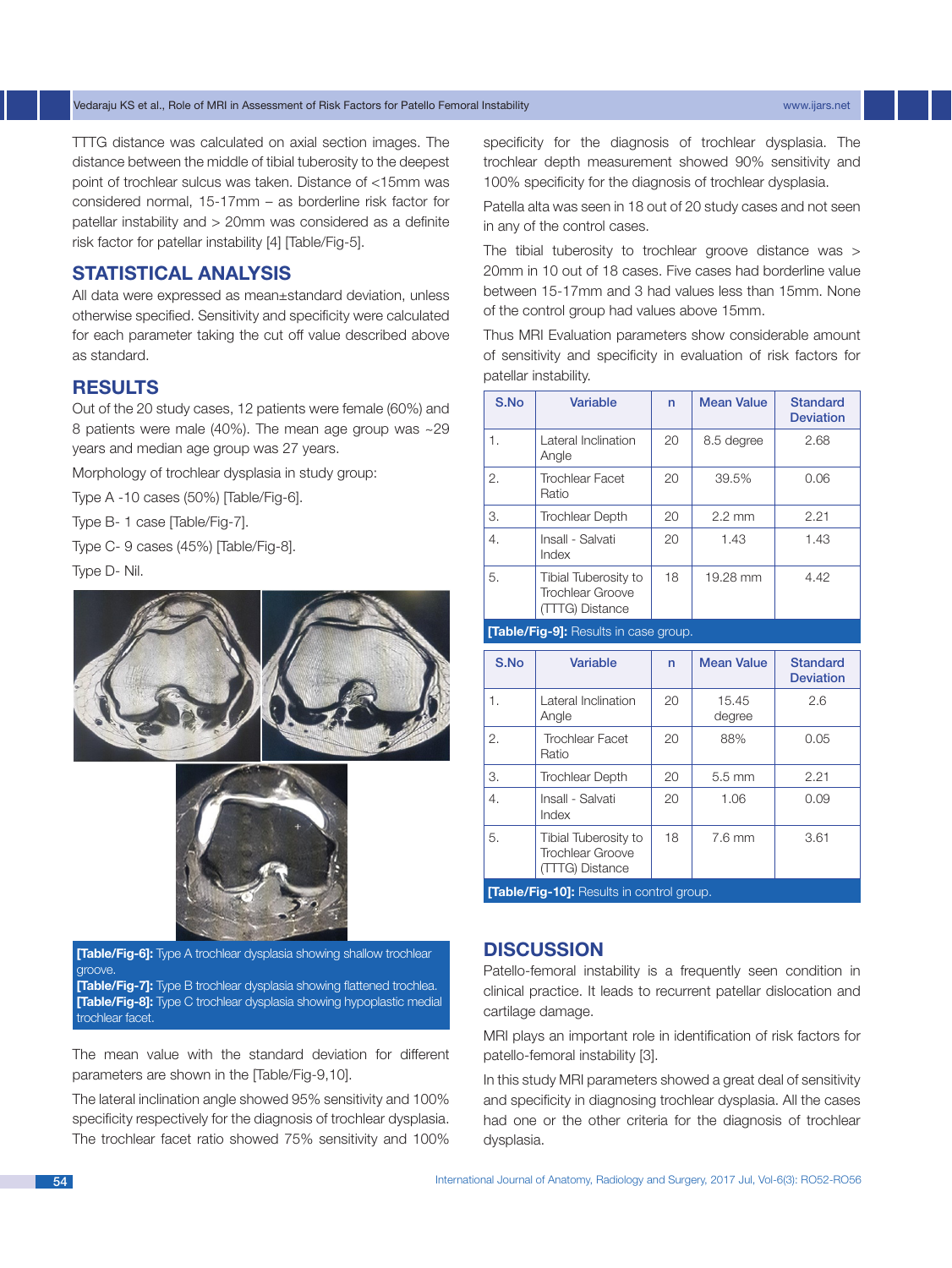#### www.ijars.net Vedaraju KS et al., Role of MRI in Assessment of Risk Factors for Patello Femoral Instability

| Morphologic type                                                                                                 | Burmann et al., [4]<br>$(n=118)$ | Our study<br>$(n=20)$ |  |  |  |
|------------------------------------------------------------------------------------------------------------------|----------------------------------|-----------------------|--|--|--|
| Type A                                                                                                           | 51.69%                           | 50%                   |  |  |  |
| Type B                                                                                                           | 25.42%                           | 5%                    |  |  |  |
| Type C                                                                                                           | 16.95%                           | 45%                   |  |  |  |
| Type D                                                                                                           | 5.93%                            |                       |  |  |  |
| <b>[Table/Fig-11]:</b> Table depicting the comparison between the<br>incidence of different morphological types. |                                  |                       |  |  |  |

Burmann et al., reported the incidence of different morphological types of trochlear dysplasia [4,7]. Thus, in both studies Type A was the commonest and type D was the least common morphological type seen. However, in our study we found type C to be next most common after Type B [Table/Fig-11].

Salzmann GM et al., showed similar results with Type A being most common type followed by Type B, C and D in descending order [11].

In this study the mean trochlear depth group was 5.5 mm which was correlating with value obtained by Pfirrmann et al., however in cases with trochlear dysplasia mean value was 2.2 mm in our study as compared to 0.7 mm in study conducted by Pfirrmann et al., even though the protocol used was sametaking measurement 3 cm above the tibio-femoral cleft, where the articular cartilage was seen [12].

Similar results were seen in study conducted by Escala JS et al., which showed mean trochlear depth of 3.3 mm in proximal part and 4.2 mm in distal part, thus showing that trochlear groove is shallower in the cranial part [13]. Thus, measurement should be taken in proximal part where trochlear articular cartilage is visible to avoid a false negative result.

The mean lateral trochlear inclination angle in our study was 8.2 degree which was correlating with 9.6 degree mean obtained in study conducted by Escala JS et al., [13]. Thus the measurement is more reliable when taking ~3cm from tibio femoral joint where the trochlear cartilage is visible.

Patella alta was seen in 90% of the cases in our study. In our study the mean value obtained was 1.43 in comparison to study conducted by Burmann et al., (1.23) [4]. In both studies no case of patella baja was seen.

Thus, Insall-Salvati index is a reliable and simple tool to assess the patellar height ratio which is an important risk factor for patello-femoral instability [9,10].

Lateralization of tibial tuberosity was seen in 55% of cases while borderline values were seen in 27% of cases. Similar results were seen in study conducted by Burmann et al., 49.60%. Thus, increased TTTG is an important risk factor for patello-femoral instability [4].

CT was used as gold standard for measurement of TTTG distance, however studies have shown that MRI can be used reliably for TTTG measurement as with the other parameters with advantage of being non ionizing modality and with added advantage of assessment of other ligament, cartilage, marrow abnormality [14].

Measurements for trochlear dysplasia and lateralization of tibial tuberosity are often commonly over looked during a routine MRI knee reporting unless a strong clinical history of recurrent patellar dislocation is present. Recognizing these anatomical abnormalities plays an important role especially in young adults as these can be surgically corrected.

Trochleoplasty is performed in cases of trochlear dysplasia [7]. Similarly medialization of tibial tuberosity is performed for patella alta and cases with increased TTTG distance [2].

However, MRI has certain limitations, for accurate and reproducible measurements and comparison with standardsthe scan needs to be performed in an ideal manner.

For accurate measurements, the MRI should be performed with knee in flexion as physiologically there is lateral patellar inclination during extension which the habitual position for performing MRI knee. Thus, the radiologists must ensure that scans are performed with knee joint in 5-10 degrees of flexion [15]. Another limitation of our study was that TTTG was not taken in 2 out of 20 cases since the tibial tuberosity was not covered in these cases. Thus, in all cases tibial tuberosity should be included in the field of view.

#### **CONCLUSION**

MRI is the preferred imaging modality used in evaluation of suspected cases of patello-femoral instability especially in young adults. Standardized MRI parameters helps radiologists to assess the risk factors- trochlear dysplasia, patella alta and lateralization of tibial tuberosity and helps the orthopaedic surgeon in selecting the most optimal management such as trochleoplasty for trochlear dysplasia and medialization of tibial tuberosity to correct both patella alta and lateralization of tibial tuberosity.

#### **References**

- [1] Ali SA, Helmer R, Terk MR. Analysis of the patellofemoral region on mri: association of abnormal trochlear morphology with severe cartilage defects. AJR Am J Roentgenol. 2010;194(3):721-27.
- [2] Diederichs G, Issever AS, Scheffler S. MR imaging of patellar instability: injury patterns and assessment of risk factors. Radiographics. 2010;30(4):961-81.
- [3] Fahmy HF, Khater NH, Nasef NM, Nasef NM. Role of MRI in assessment of patello-femoral derangement in patients with anterior knee pain. The Egyptian Journal of Radiology and Nuclear Medicine. 2016;47:1485-92.
- [4] Burmann RC, Locks R, Pozzi JFA, Konkewicz ER, de Souza MP. Avaliation of predisposing factors in patellofemoral instabilities. Acta Ortopedica Brasileira. 2011;19(1):37-40.
- [5] Bolog NV, Andreisek G, Ulbrich EJ. MRI of the Knee- A Guide to Evaluation and Reporting. Radiology. 2016;279(2):366-67.